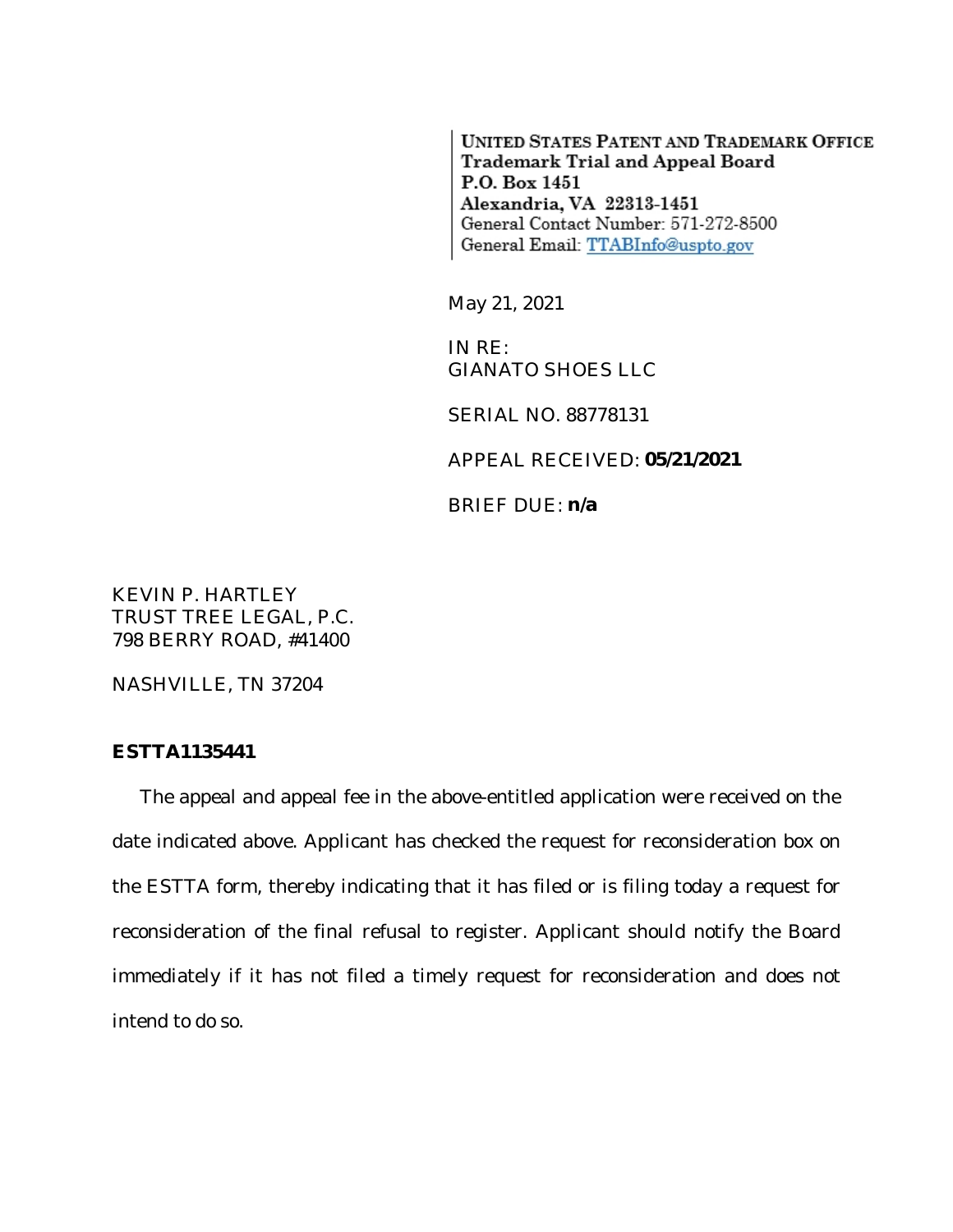A request for reconsideration, which may or may not include an amendment, must be filed with the Trademark Examining Operation, and may be filed via TEAS, using the Response to Office Action form.<sup>1</sup>

In view of the filing of the request for reconsideration/amendment, the appeal is hereby instituted, but action on the appeal is suspended and the application is remanded to the examining attorney to consider the request for reconsideration/amendment.

If registrability is found on the basis of the request for reconsideration/amendment, the appeal will be moot. In the event the refusal of registration is maintained, and assuming that the request for reconsideration/amendment does not raise a new issue, the application will be returned to the Board, proceedings in the appeal will be resumed, and applicant will be allowed time in which to file an appeal brief. If the request for reconsideration/amendment raises a new issue, the examining attorney may not issue a final refusal until the applicant has been given an opportunity to respond. Upon issuance of a final refusal, proceedings in the appeal will be resumed, and applicant will be allowed time in which to file an appeal brief. An Amendment to Allege Use will be treated in the same manner as any amendment; if registrability is found on the basis of the AAU, the appeal will be moot; if the AAU raises a new issue, the examining attorney may not make a refusal final until applicant has been given an opportunity to respond.

<sup>&</sup>lt;sup>1</sup> (To maintain their status, TEAS Plus applicants must use TEAS for filing a request for reconsideration.)